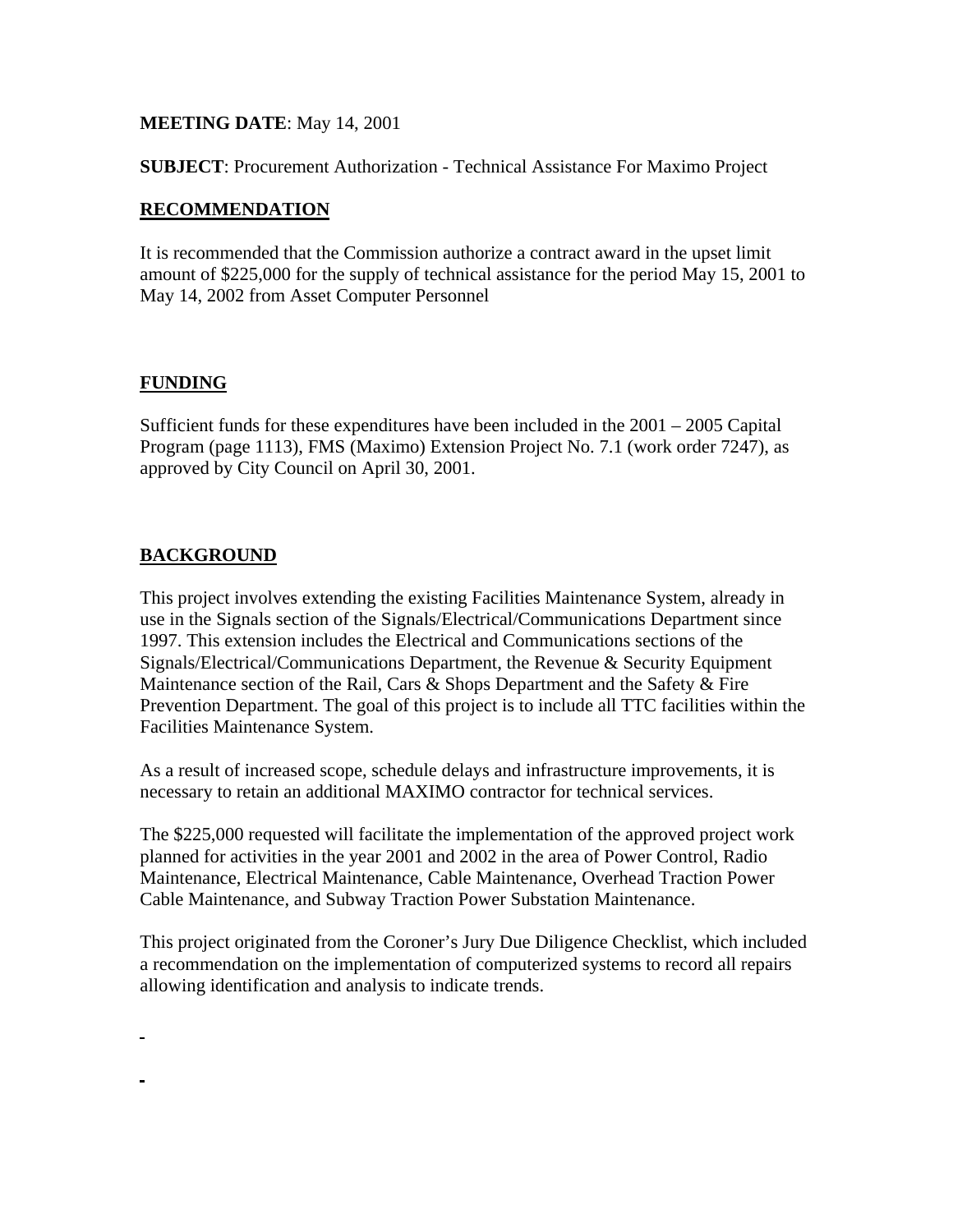# **PROCUREMENT AUTHORIZATION – TECHNICAL**

# **ASSISTANCE FOR MAXIMO PROJECT Page 2**

# **DISCUSSION**

A Request for Proposals for this requirement was publicly advertised in the Globe and Mail on March 29, 2001. Six companies picked up copies of the proposal documents and four companies submitted proposals (see Appendix 'A' for list of companies).

The four proposals received were reviewed and rated by an evaluation team consisting of staff from Project Procurement and IT Services and subsequently short listed to two proponents for interviews.

Following the interviews the evaluation team considered the candidate from Asset Computer personnel as the best choice overall for the Senior Systems Analyst as he possesses an extensive working knowledge of the Maximo FMS enterprise product and has implemented this system for other companies.

Upon review of the all inclusive hourly rates, the pricing from Asset Computer Personnel is lower than that of the other short listed company.

## **JUSTIFICATION**

Awarding the contract to Asset Computer Personnel will allow the Facilities Maintenance System Project to proceed on schedule. Once implemented, this system will improve the TTC's capability to manage work orders through predictive maintenance as well as the safe and efficient management of the TTC's physical infrastructure.

- - - - - - - - - - - -

May 8, 2001

14.117.bm

## **APPENDIX 'A'**

## **LIST OF COMPANIES THAT SUBMITTED PROPOSAL FOR MAXIMO PROJECT**